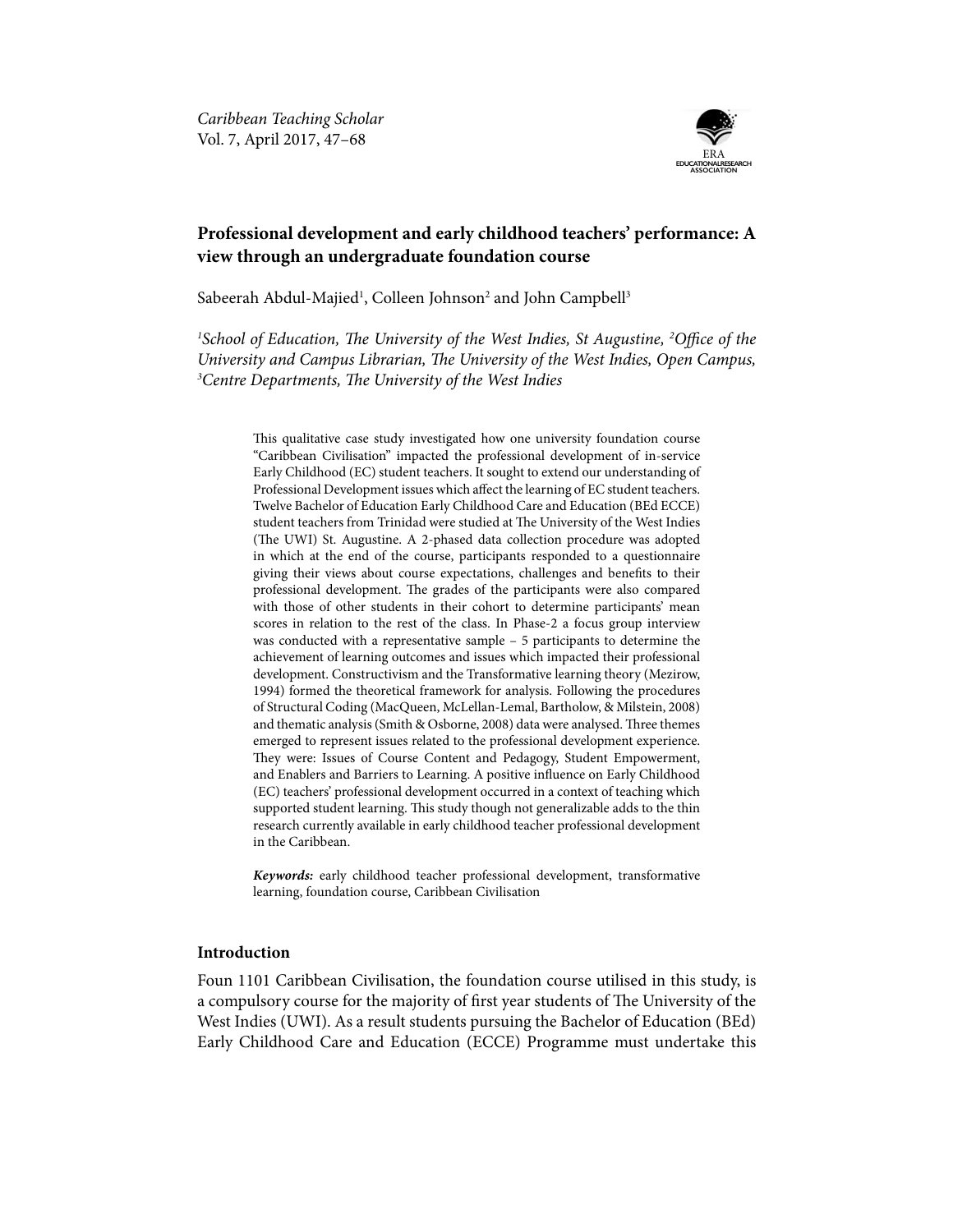course, ideally in the first year of their tertiary education. The programme provides in-service professional development for an average of 50 student teachers each year. The teachers are funded by the Trinidad and Tobago government as part of the national education development agenda which is in keeping with commitments to regional and international agreements to achieve Education For All (EFA) and Millennium Development Goals (Ministry of Education, 2012). The government's aim was to have all teachers in the sector equipped with a BEd degree by 2015.

The "Plan of Action for EFA" in the Caribbean 2000-2015, puts "Early Childhood Care and Education" and "Enabling Teachers" as the first two items on the six point agenda for Caribbean countries (CARICOM Heads of Government, 1997). EFA is intended to meet the needs of citizens throughout their life and create within them the "Ideal Caribbean person" in the 21st Century. To achieve these goals one strategy involves enhancing early childhood education programmes by upgrading teacher professional development requirements and certifying Early Childhood (EC) teachers to meet established international standards.

Students enrolled in the Foundation Course Caribbean Civilisation at The UWI, are required to pursue a course of study that provides them with a grounding in Caribbean Civilisation and culture, while developing the critical thinking skills required of the Contemporary UWI student (The University of the West Indies, 2012). The course syllabus covers a time span from earliest times to present (circa 1500 BCE to 2016), and has a geographical span that encompasses the Caribbean and its Diaspora. Teaching strategies aim to motivate students to understand the need for their input in the developing region, even as they study their identity in a diverse Caribbean region. The course aims and teaching strategies therefore provide an appropriate context for analysing pedagogical issues that arise as student teachers study to achieve learning outcomes aligned to professional development goals. Since professional development has different meanings, establishing a definition of professional development is important.

### *Definition*

The term Professional Development (PD) is used interchangeably with "teacher education" or "teacher training". PD in early childhood programmes includes "classroom" and "field" experiences that promote education, training, and development opportunities for pre-service or in-service early childhood practitioners working with children ages birth to 8 years and with their families. The term therefore involves a range of activities intended to increase the knowledge base, skill set and attitudinal perspectives of participants (Gusky, 2000). The ultimate goal of PD is to facilitate practitioners' acquisition of specific cognitive and social/emotional competencies necessary for teaching young children. It is also intended to assist in providing the skill set necessary for teachers to improve the ability of families to support children's learning and development. Zaslow and Martinez-Beck (2006) identified several forms of PD. They include formal education; credentialing; specialized, on-the-job in-service training; coaching and/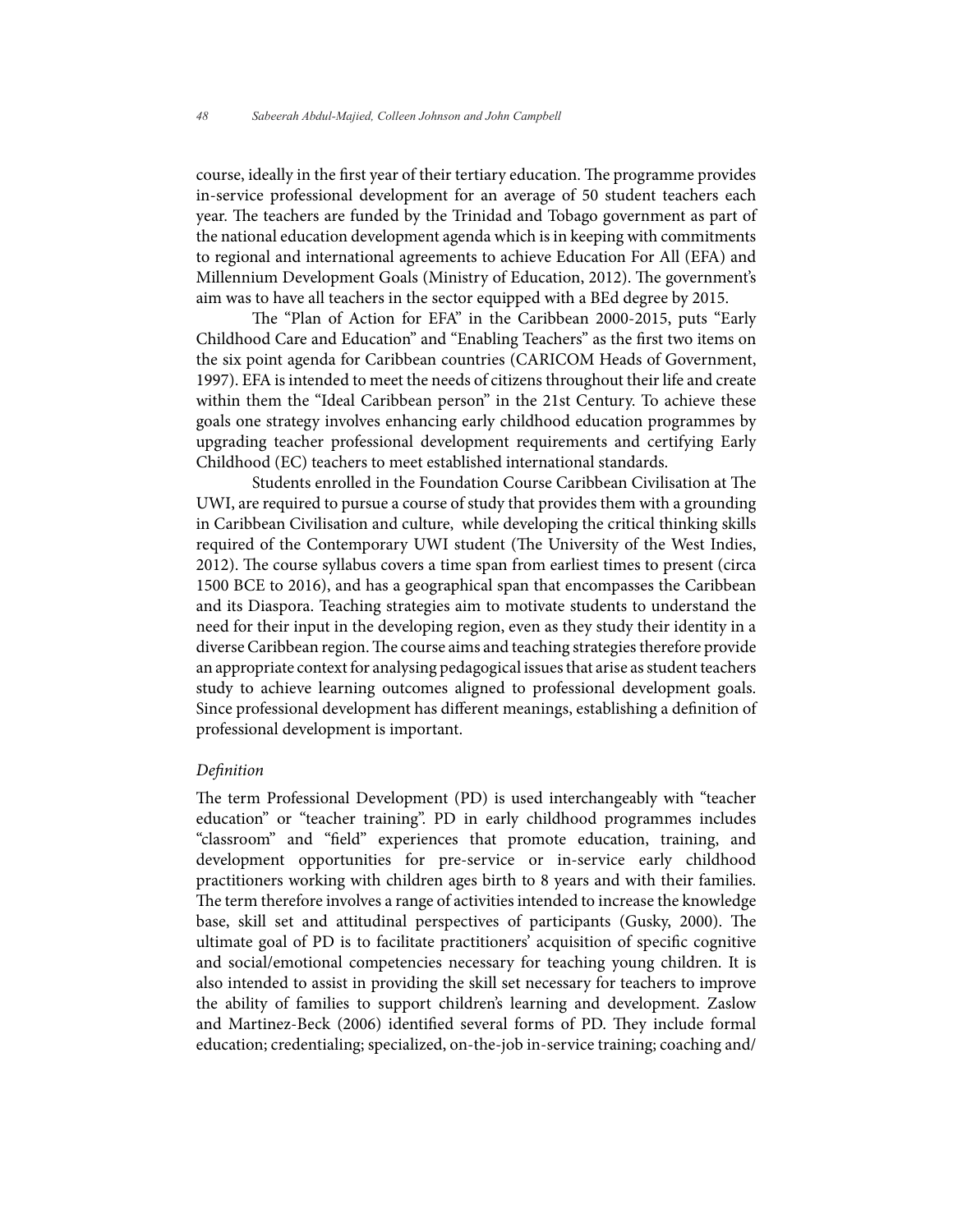or consultative interactions; and communities of practice or collegial study groups. In this study, PD refers to formal education and credentialing for in-service EC teachers (pursued in the BEd ECCE degree programme).

### **Study Rationale**

At the School of Education students pursuing the BEd ECCE degree and the BEd primary education degree complete professional courses, core courses and foundation courses. Students attend separate professional courses but meet to attend core courses, while their foundation courses are shared with students from faculties across the campus. One view expressed by some lecturers and tutors at the School of Education (SOE) is that in courses shared with primary school teachers, EC teachers do not contribute as much as primary school teachers to class discussions involving teaching pedagogy.

Further, EC teachers are perceived by some lecturers of core courses and some primary school teachers with whom they share classes, to be intellectually less competent than primary school teachers. Lower grades are cited as one source of evidence of poorer performance in courses. EC teachers however are of the view that they are just as competent but their views are not respected. As a consequence they do not contribute as much as they could to classroom discussions. They also believe that no empirical evidence supports lower grades recorded for EC student teachers. Additionally they are of the opinion that if their grades are indeed lower, negative teacher and peer influences may be affecting their performance.

Interestingly, the problem EC students stated they were experiencing seemed in line with recommendations for further research needed to guide professional development practices in the field of early education (Sheridan, Edwards, Marvin & Knoche, 2009). Their concern was the processes underlying professional development efforts and how they impacted upon and produced meaningful change in the skills, behaviours, and dispositions of practitioners. From their enquiry, research gaps related to how professional development impacted early childhood educators' knowledge bases and skill sets were identified. They therefore recommended research to better understand the dynamic and transactional nature of the teaching and learning processes.

As a consequence this study was conceptualized to investigate issues within that "transactional space" which may influence the learning outcomes of EC student teachers, thereby impacting the outcome of their PD experience. The study sought to determine whether in one course students' grades were indeed lower than their peers and if there was evidence of discrimination and or support for learning from lecturers or classmates. The study also investigated whether EC student teachers were achieving course and PD learning goals. In the process the investigation hoped to verify or refute perceptions about EC student teachers' achievement of course and professional development objectives.

Further, it was convenient to study the selected course because the researchers were affiliated with the course, serving as programme coordinators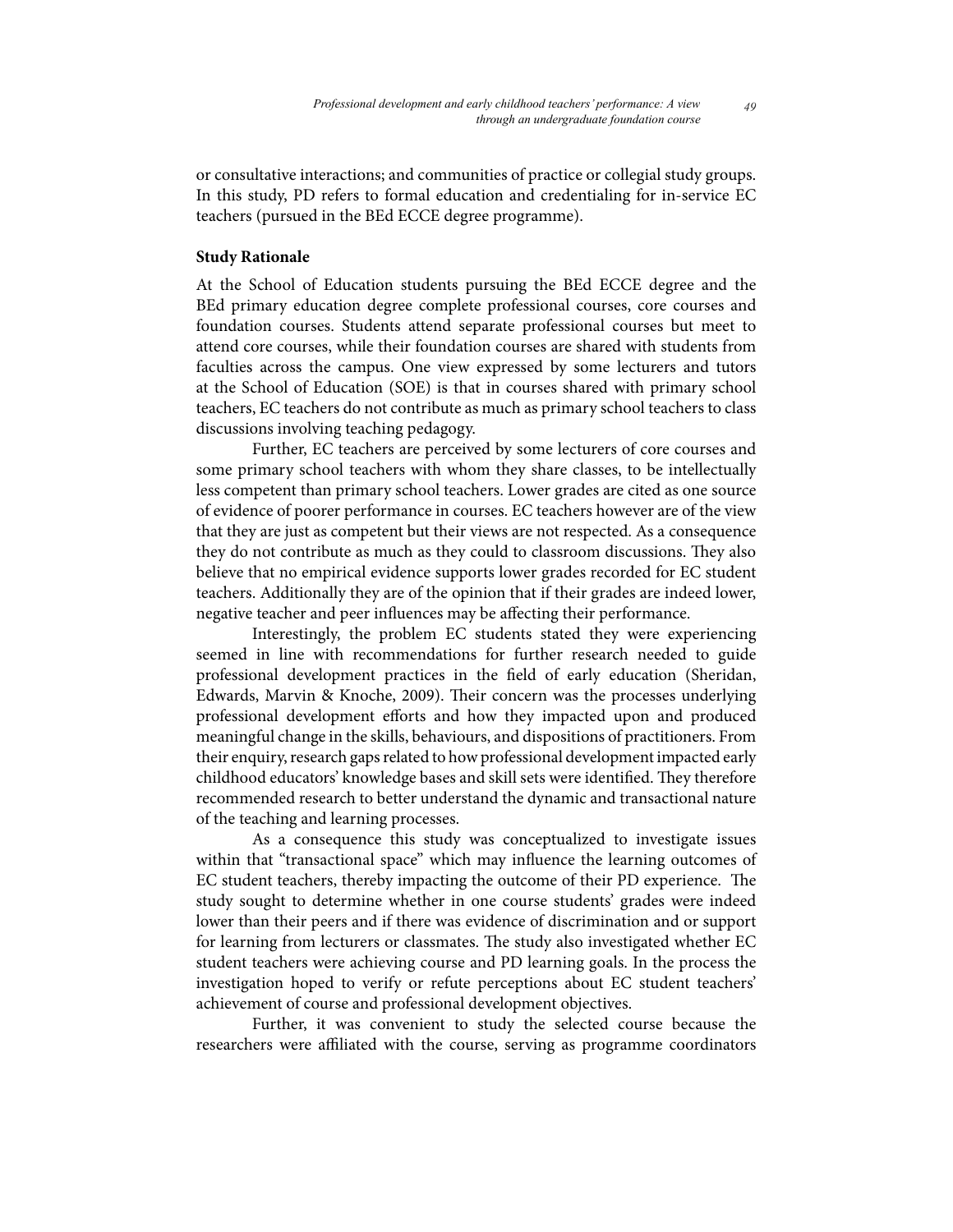and a tutor. Caribbean Civilisation was therefore selected for this case study of EC student teachers in the Caribbean context. To situate the study within a body of work, a review of the literature addressing: Issues in EC teacher professional development; Beliefs about EC teachers' status and issues related to foundation courses follow.

# **Literature Review**

### *Issues in EC teacher professional development*

EC teachers are a critical part of any educational system. Martinez-Beck and Zaslow (2006) stated that the PD of EC teachers is fundamental for the quality of experiences children receive. Further, quality teaching in all sectors of the system is closely related to issues of training, education and PD. In establishing a position on high quality practice in EC teacher professional development, standards for EC teacher PD is an important reference point. NAEYC (2009) developed internationally accepted standards to support teacher professional preparation across diverse work settings. These standards state that well-designed professional preparation programmes assist in meaning making for early childhood teachers when they:

- 1. Develop professional knowledge, skills, and dispositions in a community of learners who make sense of their readings, observations, field experiences, and group projects through their interactions with others.
- 2. Help students to make connections between life experiences and new learning.
- 3. Apply foundational concepts from general education coursework to EC practice.
- 4. Help students learn to self-assess and to advocate for themselves as students and as professionals.
- 5. Strengthen students' skills in written and verbal communication.
- 6. Help students learn to identify and use professional resources, and make connections between these "college skills" and lifelong professional practice.

Further, instructors in these programmes should:

- 1. Create a caring community of learners,
- 2. Teach to enhance development and learning,
- 3. Plan curriculum aligned with important learning outcomes,
- 4. Assess student growth and development related to those outcomes, and
- 5. Build positive relationships with students and other stakeholders in the programme.

Their "take away" from the PD experience should be continuous, collaborative learning, demonstrating knowledgeable, reflective, and critical perspectives on their work. Ultimately they should be informed advocates for sound educational decisions of policy and practice (NAEYC, 2009).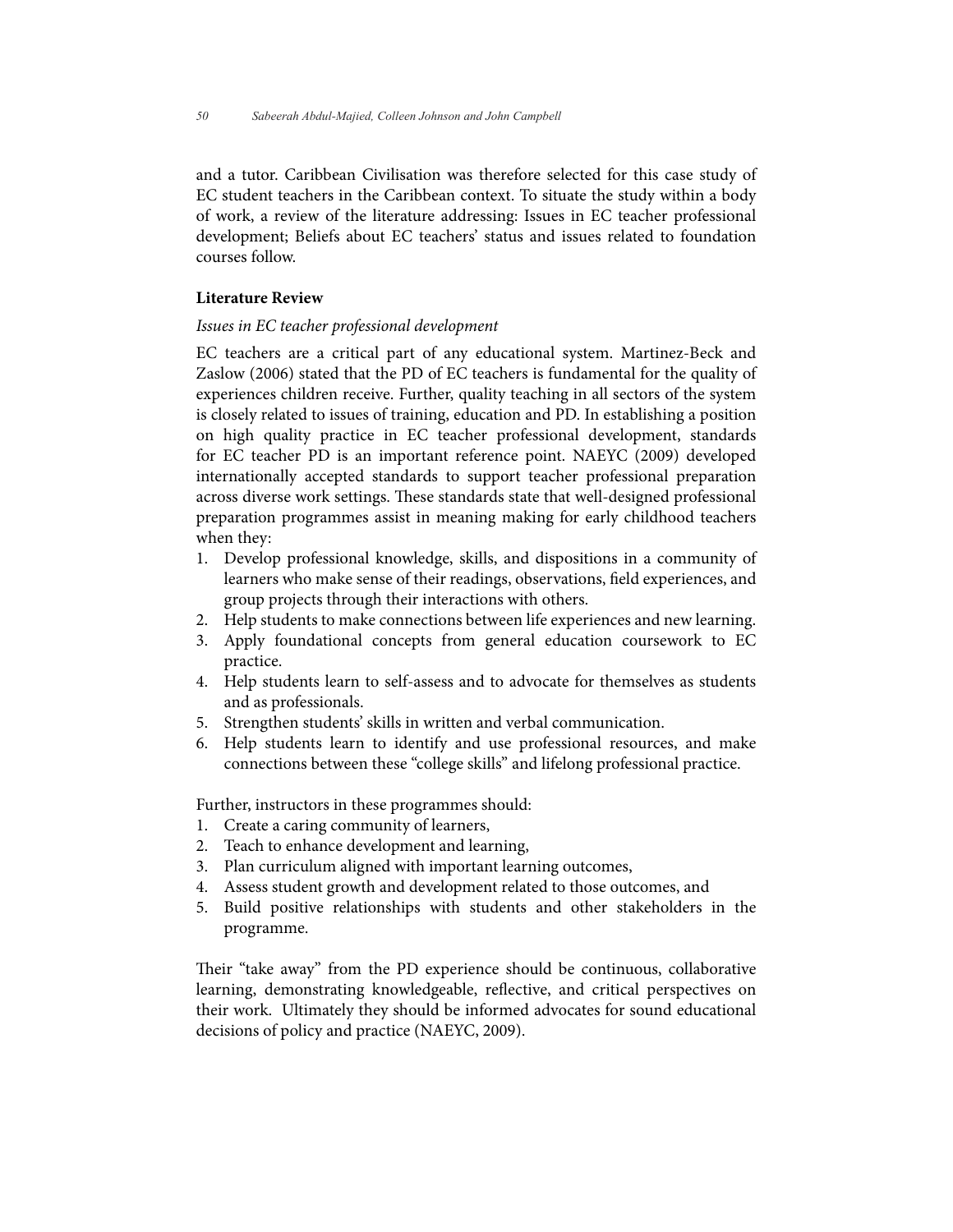In addition to the standards, studies highlighting teacher PD issues which seemed relevant to this investigation were reviewed.

First, in a study of the views of 90 in-service EC teachers about teacher training programmes in Cyprus, teachers were asked to identify challenges they faced during their years of teaching and to suggest ways for improving teacher training programmes. The major challenges they identified were related to issues of parent involvement, classroom management, multiculturalism, lesson planning and facilitation of children with special needs. To address these challenges they suggested a need for: more practicum experiences and greater emphasis on improving teacher attitudes and dispositions (Loizou, 2009). The idea that PD could be used to facilitate changes in teachers' attitudes and dispositions to address the classroom realities they face, could be extrapolated from this study.

Second, in a study conducted by Nitecki (2012) at a very successful early childhood teacher education programme at an urban 2-year college, researchers found that the key to the programme's success was a "culture of family" (p. 128). This culture was viewed as a strength-based approach, which appreciated and built upon the already established assets of the faculty and students. The culture assisted in facilitating, effective teaching/learning relationships as it focused on the whole student and encouraged a strong commitment to the programme. The study emphasized a student support culture which facilitated teaching and learning.

The final study under review was conducted by Han and Brown (2013). In this investigation a professional development intervention sought to enhance the critical thinking skills of the early childhood teachers. The concept, elements, standards and traits of critical thinking were integrated into the main course content and presented to the teachers for their assimilation. The findings indicated that early childhood teacher candidates' dispositions toward critical thinking significantly increased after the integration. Also their knowledge about critical thinking and ability to apply critical thinking in their own learning was also increased. This study highlighted positive developmental options for early childhood teacher preparation curricula and instructional practices based on enhanced learning content.

The literature presented, established that early childhood teacher professional development is a field of learning which has established high quality, professional standards. The studies further identified some areas of challenge and support for EC teacher professional development. The review will now investigate beliefs about EC teachers' status.

### *Beliefs about ECCE teachers' status*

There is a perception that the level of students' attainment correspond to the cognitive capabilities of their teacher. Further, Lash and McMullen (2008) expressed the view that because early childhood education is so familiar to everyone, it is viewed as "glorified babysitting". As a result the expected outcomes from EC teachers and their pupils are low. Another perception is that the profession is not scientifically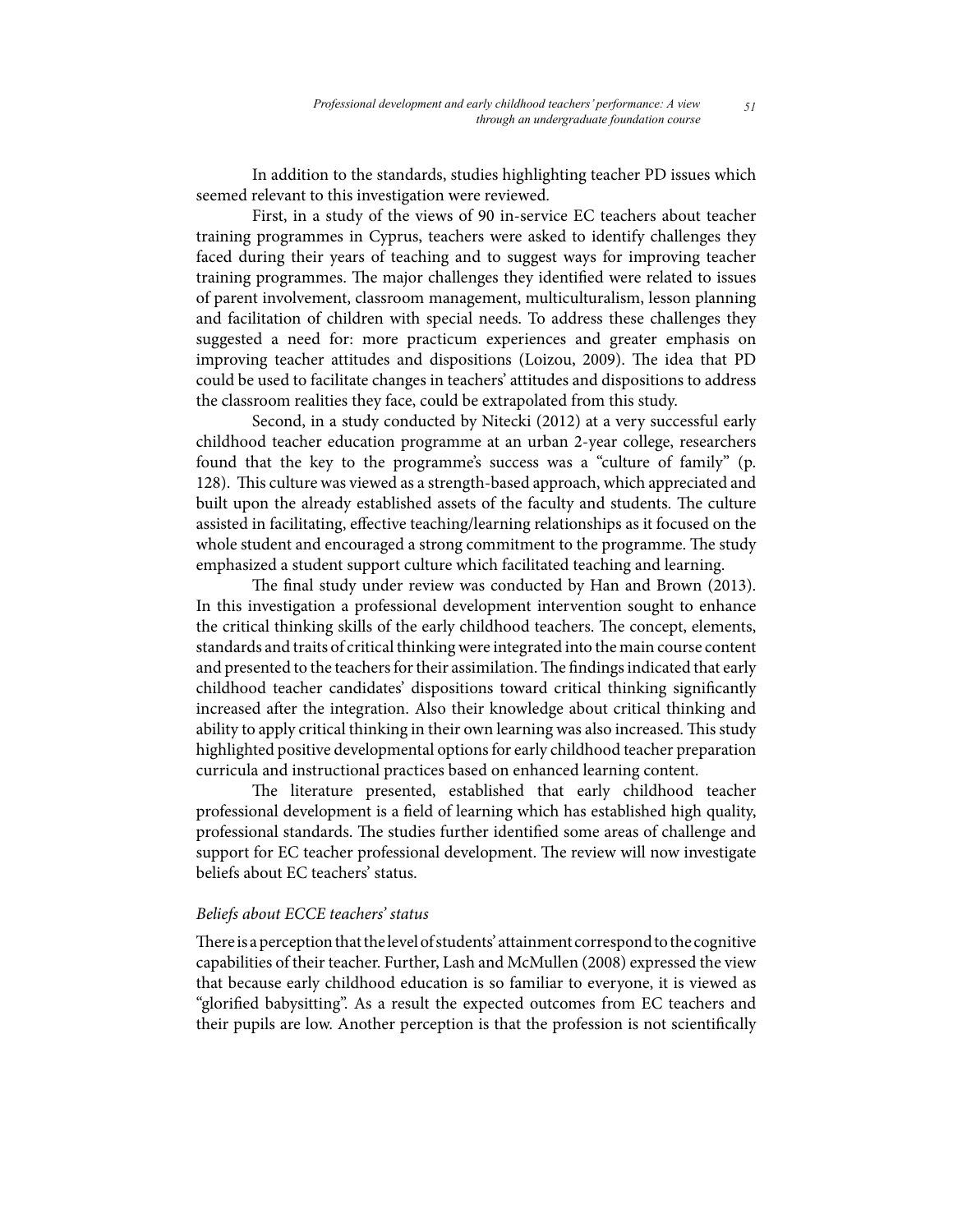based therefore those who work with young children do not have research based skills (Fukkink & Lont, 2007).

As a consequence a culture of low expectations has developed towards those in the profession. Further evidence of low perception can be derived from a two-part market research study conducted in New Zealand, which investigated public perception of the importance and impact of teacher status. Twelve focus group interviews were held with 95 participants ranging in ages and occupations. In all the focus groups, EC teaching was considered a low status occupation among a list of 36 occupations. Politicians, lawyers and professional sportspeople topped the list. It was found that decisions about status were based on power, money and fame. Overall the study found that teaching was not perceived as a very high status career. Also within teaching, secondary school teachers had the highest ranking and EC teachers had the lowest (Hall & Langton, 2006). These findings align with unofficial accounts of local perceptions of the cohort of EC teachers in this study.

Finally a study conducted by Henríquez-Linero, Sánchez-Castellón, and Mieles-Barrera (2012), investigated factors that characterize EC teachers at a personal and professional level. The study also explored the perceptions of other teachers, teaching directors and parents about EC educators. The main findings at the personal level was an identity denoted by a sense of belonging to the Caribbean culture, religiousness, a high regard for family unity, the capacity for self-critique and the presence of certain fears. At the professional level, characteristics of receptiveness to change, willingness to work as a team member, resourcefulness and lack of certification and refresher training were identified. Most participants found that public policy on education undervalued preschool education. They also believed that fundamental changes were needed in terms of the meaning and direction of EC education. This regional study identified among others a patriotic association with Caribbean culture and religious consciousness at the personal level, and receptiveness to change and team spirit as key understandings at the professional level. Further, the view that findings suggested a need for fundamental changes in meaning and direction for EC teacher education seems relevant to this investigation which could uncover specific areas requiring change.

# *Issues related to foundation courses*

Since EC teacher PD was investigated in a foundation course the review will now examine research into issues which arise in foundation courses. There seems to be limited literature on student experiences in university foundation courses (Chipperfield, 2012). Chipperfield surmised that some problems in teaching and learning arose in foundation courses because they served a diverse population of students. She subsequently conducted a study of the influence of diversity on student learning experiences in a university foundation course for health professionals. By using a qualitative grounded theory approach to investigate the views of 13 participants developmental themes were obtained. The main themes which emerged were intra and inter cohort competition, self-preservation and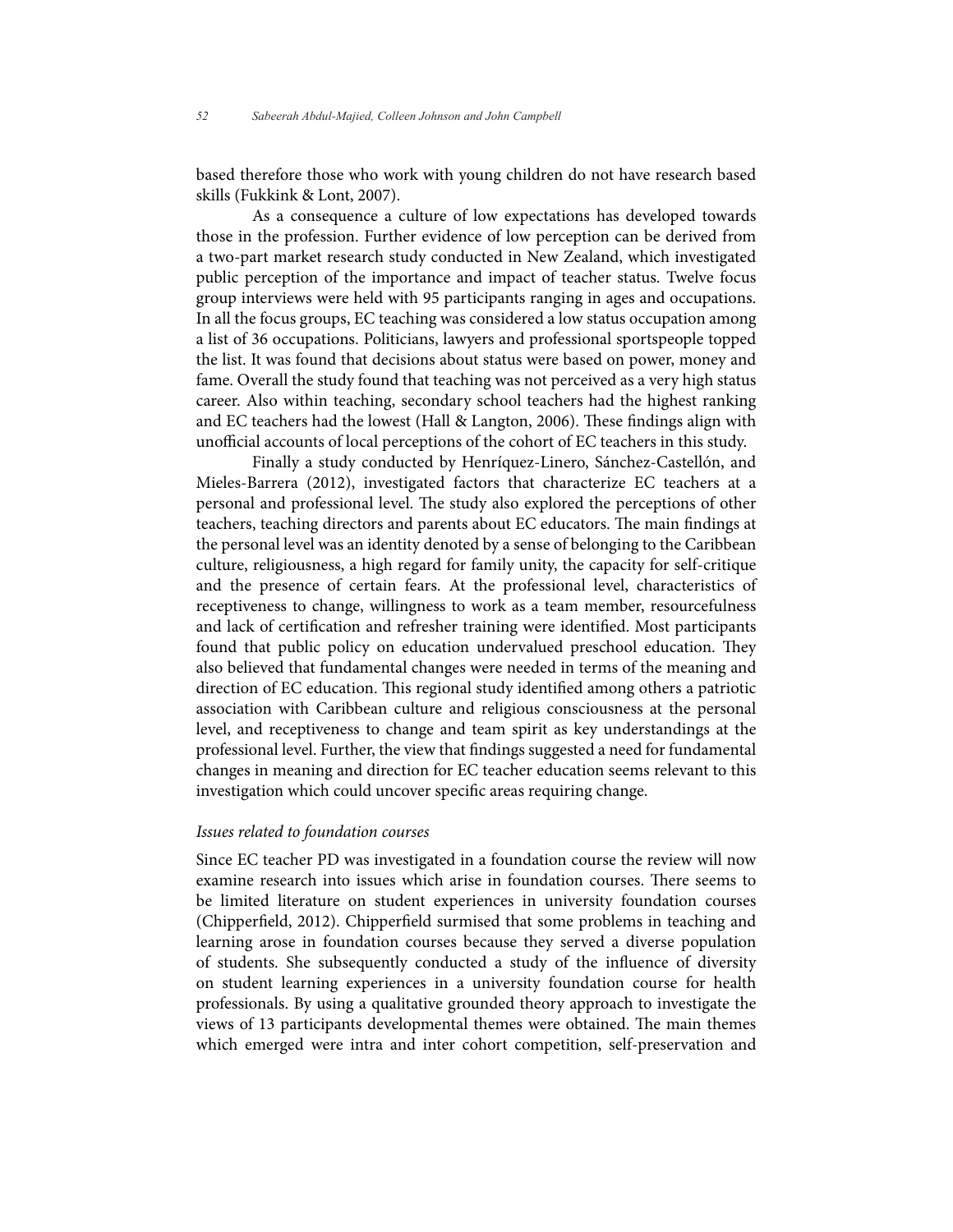camaraderie. Recommendations based on these themes were made. They included facilitating early interactions among students to build camaraderie and positive group dynamics. These recommendations were also intended to reduce competition and fear of failure by the students.

Using a similar theme, Herrera, Brown and Portlock (2015), investigated students' personal development, in a foundation degree course as part of a wider qualitative grounded theory study of how diversity affected student learning. The non- traditional students entering higher education via university foundation courses experienced several personal risks which were magnified because they did not understand the academic demands of higher education. The issues of student risks equated to time management challenges, and changed student identity and relationships. Subsequent cases of failure were examined through individualization theory to determine their effect on the learning experience. The findings revealed the need for support with transitioning into the foundation courses to assist the students to successfully complete the degree. Recommendations to facilitate student interaction, to reduce their fear of failure and to increase their confidence were made.

This review served to identify several issues in EC teacher professional development. It included beliefs about EC teachers and considerations arising from foundation courses. The points thus highlighted, guided the research design. They will be used where relevant to assist in analyzing the findings of this study. The review also guided the development of the following two research questions:

# **Research Questions**

- 1. How did one undergraduate foundation course contribute to the professional development of early childhood student teachers?
- 2. What new insights extend our understanding of teaching and learning issues which affected the professional development of early childhood student teachers in the Caribbean Civilisation course?

#### **Theoretical Framework**

Two related theoretical positions formed the framework for this study. They were used to link this study to broader areas of knowledge related to the research topic. The study used the constructivist model for adults, in which the educational design embraces the learner's past knowledge and future aspirations. Doolittle (1999) described adult constructive learning as having key factors which include: being relevant to the learner; considering the learner's existing knowledge structures; allowing for autonomy and involving learning facilitation instead of instruction. Piaget's contribution to constructivism- his developmental stage theory, was embraced. Laveault (1986) described this as learning progression first of a child along four stages, each building cognitive structures through changes in schemas until the final, formal operational stage which continues into adulthood. Laveault notes that adults do not build but rather adapt existing cognitive structures.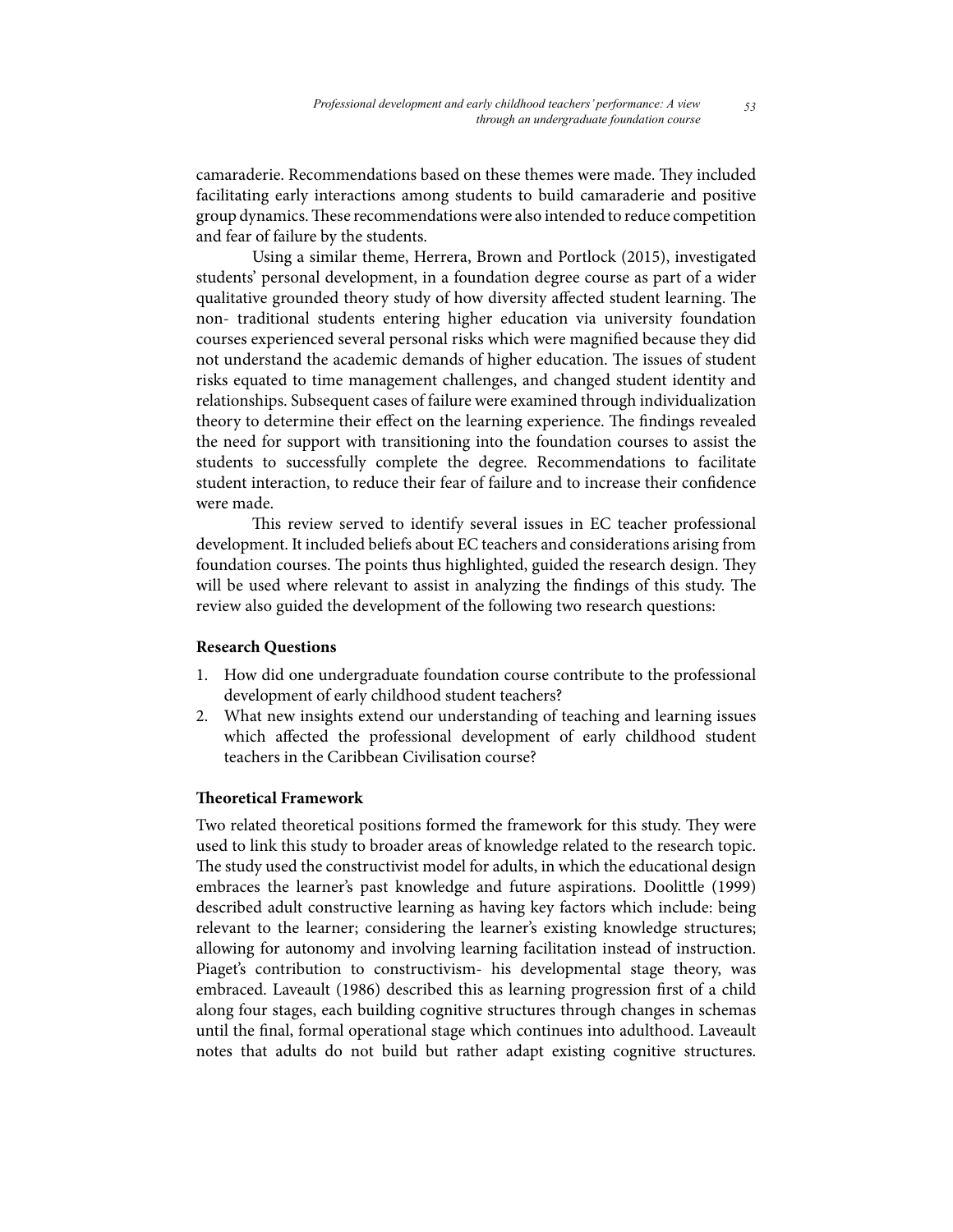Disequilibrium resulting in more sophisticated thinking occurs when adults have opportunities to reason out multiple solutions to problems. Vygotsky's (1978)) sociocultural view of learning in which learning is influenced by other persons in social situations also applied well to the constructivist model for adults.

The second component of the theoretical framework was Mezirow's (1994) Transformative Learning Theory. This constructivist view of learning posits that learning is based on the social process of constructing and adopting a new or revised interpretation of the meaning of one's experiences as a guide to subsequent action. Mezirow's position is that learners experience personal and intellectual growth as learning. The learning process is influenced when learners struggle with dilemmas, examine assumptions, acquire new knowledge and seek further perspectives. Through this process learners change their frames of reference by engaging in the rational process of critically reflecting on their assumptions and beliefs and consciously making plans for implementation. This brings about new ways of defining their worlds. This process is basically rational and analytical. Imel's (1994) view that although transformative learning may not always be a goal of education, its importance should not be overlooked strengthened the inclusion of this theoretical position.

#### **Methodology**

As a lecturer on the BEd ECCE programme for seven years, the principal investigator was ill at ease with the negative perceptions of EC student teachers. I was therefore interested in articulating for their recognition through research. A qualitative case study design was conceptualized to investigate how one university foundation course "Caribbean Civilisation" contributed to the professional development of 12 students pursuing an undergraduate degree in ECCE. The case study design was chosen for its appropriateness for this in-depth, small scale inquiry of the real life context of the participants (Creswell 2007, Yin 2009). The research questions focused the study on: identifying how the foundation course contributed to the professional development (PD) of student teachers and also understanding issues related to teaching and learning which positively or negatively affected the achievement of PD goals.

#### *Participant demographics*

Participants were all mature female students who ranged in ages from 21-40 years. Eighty percent were employed in ECCE centres while 20% had other clerical jobs. One student was unemployed. 50% were single or in a relationship and 50% were married. Most members of the class were year 1 students however, 3 were year three students.

### *Data collection procedure*

Data were collected from three sources - an open ended questionnaire, analysis of the final marks of participants in relation to the rest of the cohort pursuing the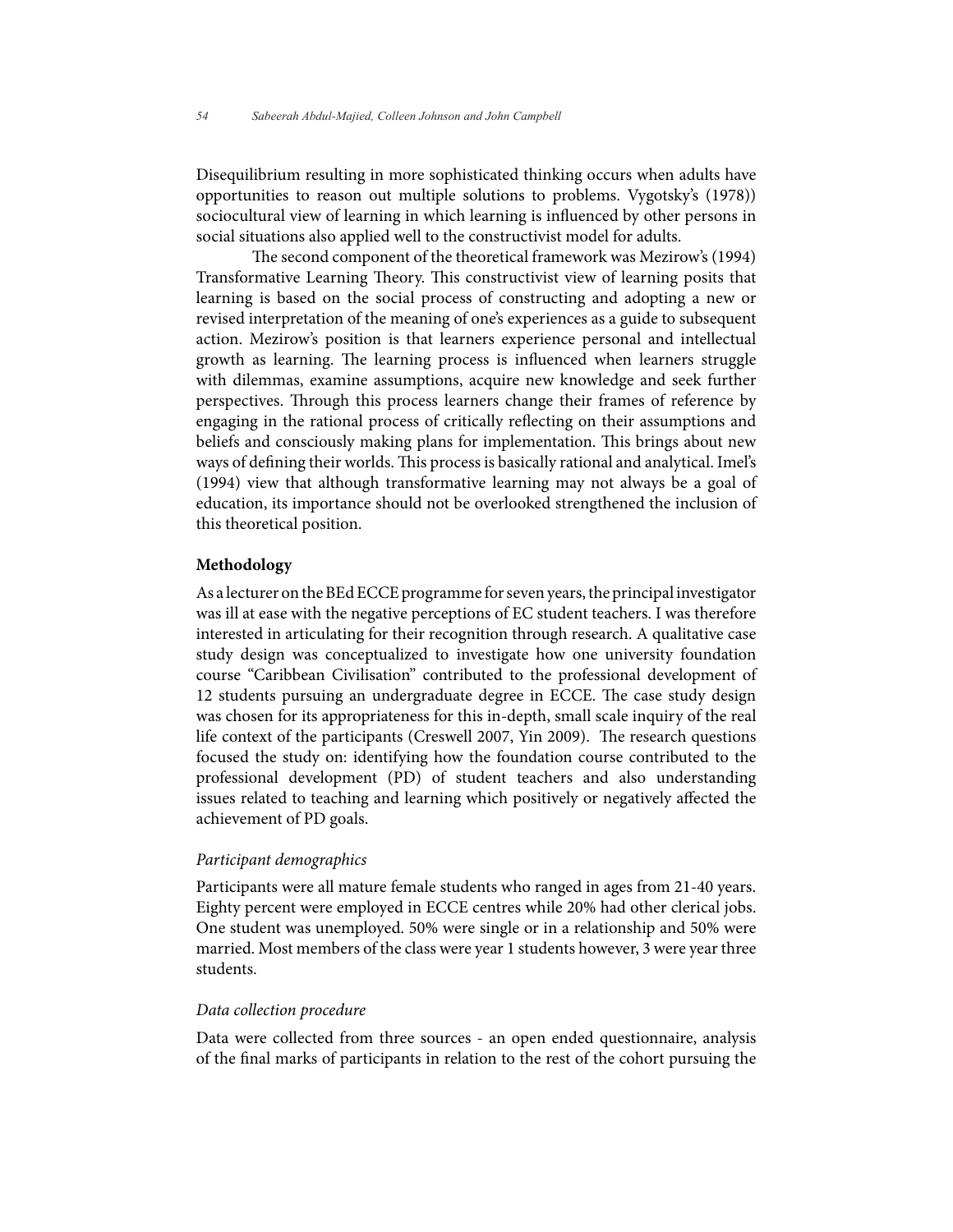foundation course, and a focus group interview with five participants after students received their final grades. Twelve students agreed to complete the open ended questionnaire after their final face-to-face class and before their final exam. The questionnaire allowed participants to give their views about the extent to which the course met their expectations in terms of the delivery and content. Questions also sought student views of the challenges and supports to learning experienced during the course and the perceived benefits to their professional development. Demographic data were also captured for possible significance to achieving course learning outcomes. No link was found.

After sitting their final exam, students' marks obtained from four assessments were tabulated using Excel Spreadsheet. Those assessments were: One Think Piece - a one paragraph opinion piece providing critical commentary on a topic of Caribbean interest, worth 10% of the marks; a graded Book Report summarizing and analyzing a selected Caribbean text in relation to Caribbean issues, worth 25% of the marks, a graded quiz on all content covered worth 5% and the final exam- two essays worth 60% of the marks. The grades of the participants were compared with those of other students in their cohort to determine if participants' mean scores showed significance in relation to mean for the rest of the class.

When students returned from their two-month summer vacation, a 90 minute focus group interview was conducted with five of the twelve study participants. Maximum Variation Sampling was used to select participants for the focus group interview (Creswell, 2014 & Patton, 2015). This technique allowed the researchers to choose students from the small sample pool who were very different from each other based on demographics including ethnic diversity and their final grade on the course. Interview responses from the sub-sample provided further data which yielded "thick description" (Geertz, 1973) and allowed for data triangulation and further analysis with the questionnaire data.

In this way the researchers were better able to look for the common patterns that emerged from the variation and to identify themes. The interview which was conducted in the Students' Lounge, was audio taped and transcribed verbatim. Three of the open ended questions asked were: What did you learn from the course Caribbean Civilisation? What if any were the challenges you faced while doing the course? Did you feel intimidated by students from other faculties in your class?

#### *Limitations*

The study cannot be generalized since it is limited to one sub-group in a foundation course at a university in Trinidad. Also it is quite possible that findings from the statistical analysis of student marks would have been different if the entire cohort of EC teachers were sampled. Nevertheless where similar circumstances occur, insights from this study could provide a guide for understanding issues affecting teaching and learning in professional development programmes. The analysis of data follows.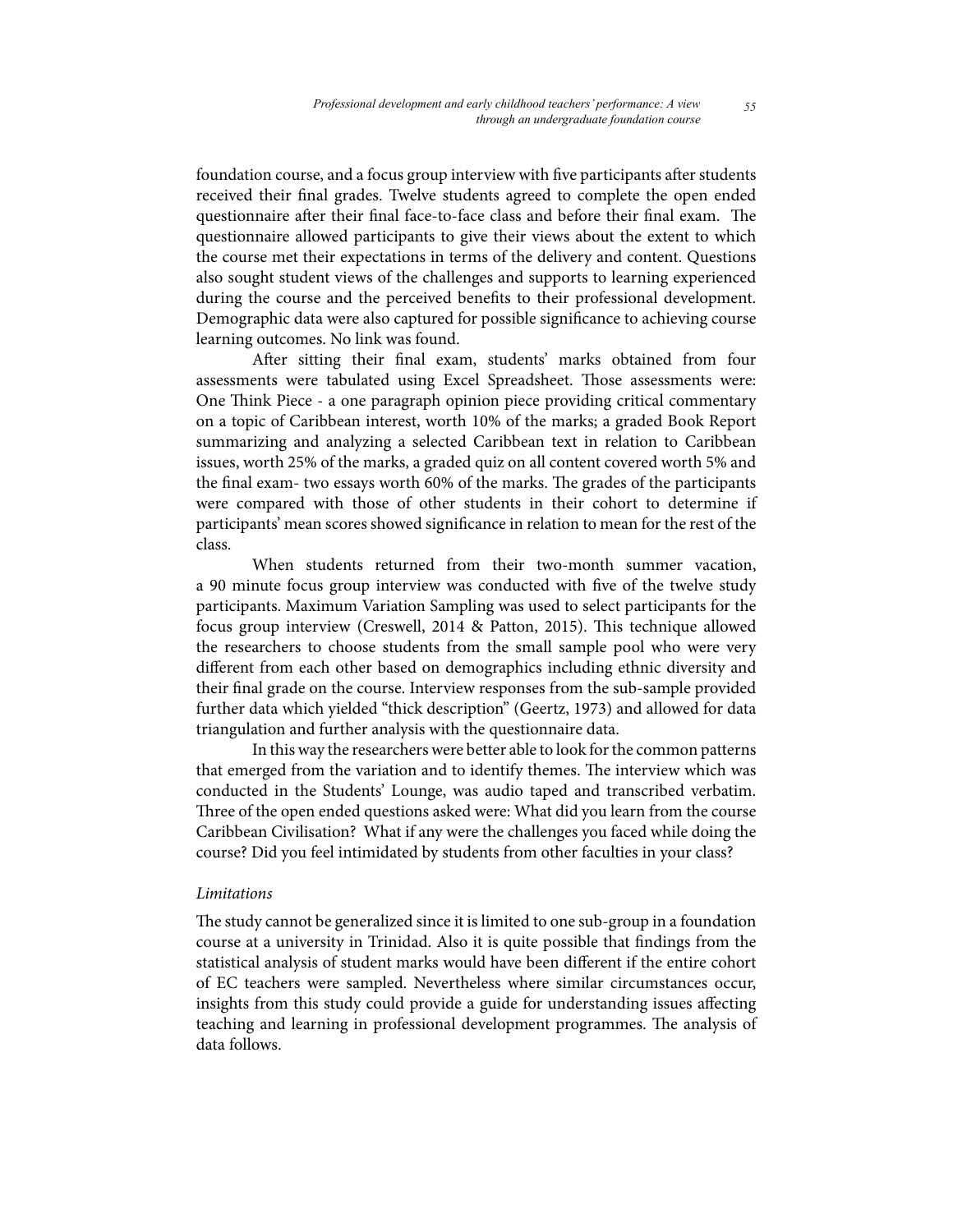#### **Data Analysis and Findings**

Data from three sources were analyzed to determine the findings of this study in relation to the two research questions about issues which affected the professional development of EC teachers in a foundation course. First participant marks were compared to the entire cohort in the foundation course to determine how they performed in relation to the rest of the class. Second a qualitative analysis of 12 responses to an open ended questionnaire and five responses to a focus group interview conducted.with participants: Sarah, Indra, Patrina, Ava and Sally (all pseudonyms).

Using descriptive statistics the grades of the 12 EC teacher participants were compared to the other 108 students in their cohort, to determine participants' mean scores in relation to the rest of the class. The Microsoft Excel programme was used to generate a scatter diagram which allowed for a visual inspection of trends. A line of best-fit representing the average mark for the distribution was added. The scatter diagram (figure 1), shows mark percentages on the Y-axis. It also shows that all scores including those of EC student teachers, generally fell within the representative band of scores for the range of students. There were no significantly outstanding marks as the majority of marks seemed to be in a tight cluster. In fact more than 60% of EC student teachers' marks were above the class average. Students therefore did not perform below the class average as was anticipated based on the views of some lecturers in other courses and some BEd Primary students.



**Figure 1.** A Scatter diagram comparing participants' marks which are circled with marks for the rest of the class

Two researchers collaborated to apply Structural Coding techniques (MacQueen et al, 2008) as a first cycle method to code segments of the questionnaire and interview responses. Data were read and re-read by the researchers who deliberated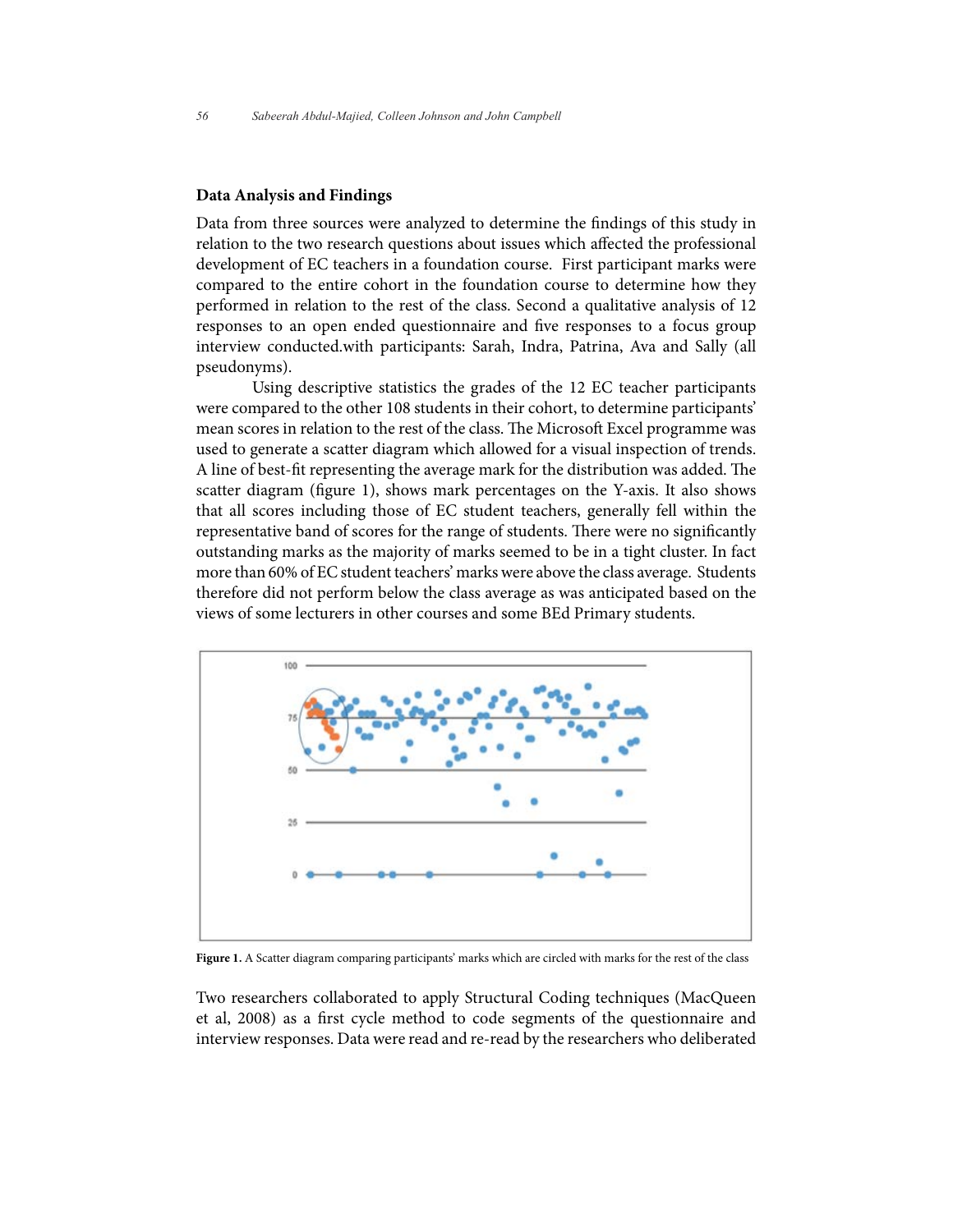to agree on codes. The structurally coded data were later collated into categories and subjected to thematic analysis (Smith & Osborne, 2008). Three themes emerged from the data:

- 1. Presenting Meaningful New Course Content using effective pedagogy
- 2. Facilitating Levels of Student Empowerment
- 3. Identifying Barriers and Enablers to student learning

In response to the first research question: 1. How did one undergraduate foundation course contribute to the professional development of early childhood student teachers? The first two themes: 1) Presenting Meaningful New Course Content using Effective pedagogy and 2) Facilitating Levels of Student Empowerment, seemed to best represent student responses.

## *Presenting meaningful new course content using effective pedagogy*

Students recounted that new learning from the course enhanced their knowledge of the Caribbean region in which they lived. Even though initially Sarah and two peers felt that they did not remember much course content, during the interview they expressed amazement at how much they recalled. Indra stated that she would never forget the "big words" she learnt from her lecturer, namely eurocentrism, mercantilism, commercial capitalism and revisionism. She particularly internalized the concept of mercantilism. Indra equated her understanding of mercantilism to the export of raw materials from sugarcane production in Trinidad, which was refined into a "variety of products" abroad and then resold to us for "triple the amount of money". She believed that the Europeans who governed the region during the period of enslavement and indentureship "fooled" us and "took us for granted" as they enriched themselves at our expense.

Indra's thinking could be interpreted as an example of a student connecting new knowledge about mercantilism from content presented in the Caribbean Civilisation course to lived realities. The "big words" she said she'd never forget were most probably remembered because teaching was meaningful and effective. It seems that the course assisted with the type of meaning making expected of welldesigned teacher professional preparation standards outlined by NAEYC (2009). Indra further added that her newfound understanding of historical Revisionism provided different perspectives on life and deep insights into diversity. She described her learning and thinking as, "a shift in the paradigm". She further opined that the revisionist content taught in Caribbean Civilisation was important for "building her self-esteem" and helping her to not to be ashamed of her culture.

Sarah's view added strength to the interpretation that the course was meaningful to students. She stated that the course gave her, "a different perspective on everything- on life on the whole". Sarah added that she gained new knowledge which gave her a stronger insight into understanding why the different ethnic groups- the East Indians, the Africans, the Europeans, "are perceived the way they are". For her it was most important that Revisionist methodology developed her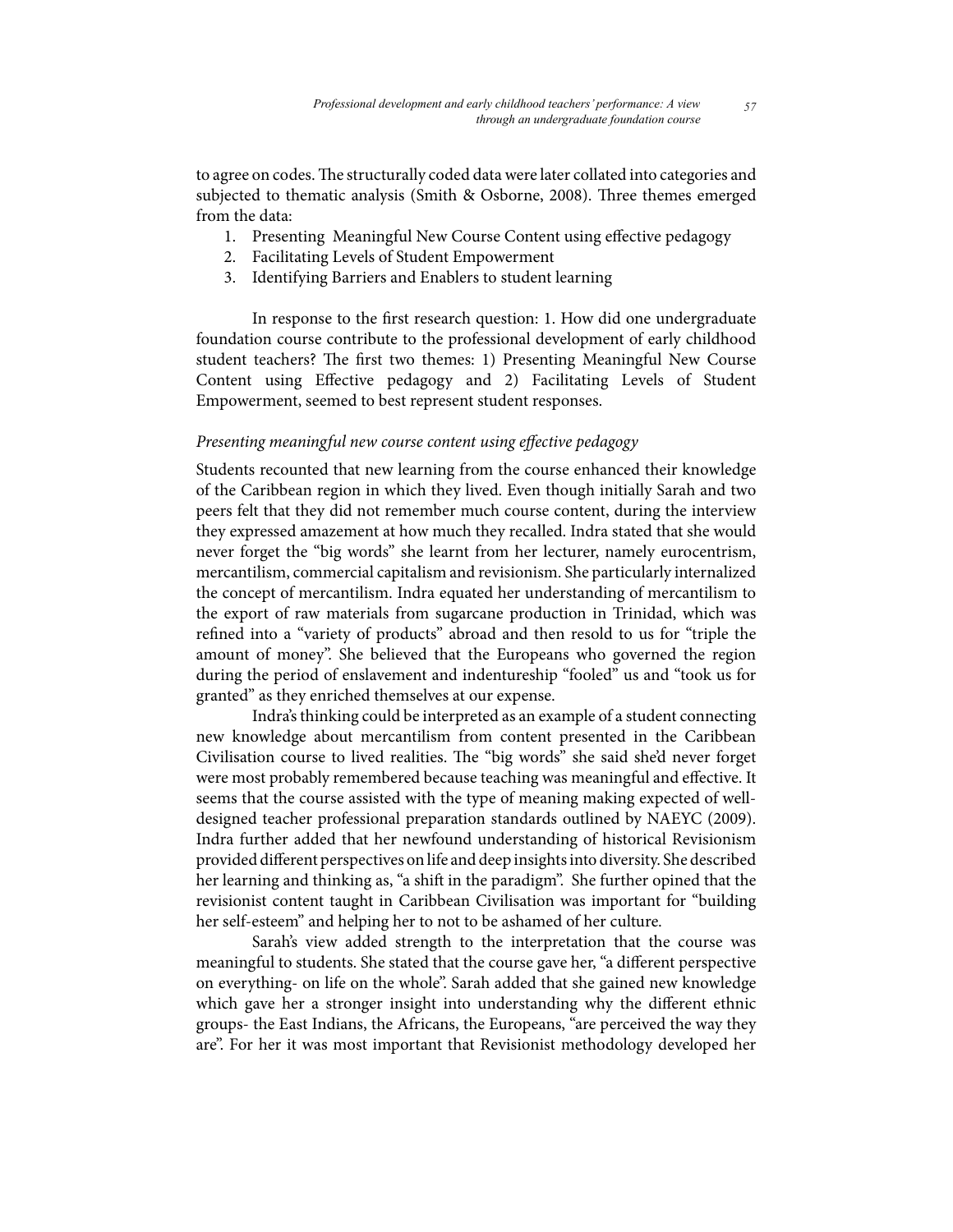"critical thinking skills and her own independent thought". This helped her to "not be ashamed of her own culture and heritage". The development of students' critical thinking skills seems similar to the outcome of the professional development intervention by Han and Brown (2013) which increased EC teachers' critical thinking skills significantly when the elements of critical thinking were integrated into the main course content.

The participants also spoke about the context in which the course content was delivered. They unanimously agreed that they felt "100% satisfaction" with the course delivery. One aspect was that the teaching style Sarah recounted, facilitated interactive learning and "invoked a passion in her for studying Caribbean Civilisation". Patrina similarly added that the course was well delivered using an interactive teaching style which was in sync with her learning style. Indra further stated that the lecturer's ability to motivate the class contributed to their success. She believed that the lecturer "actually went all out". "He was encouraging, not boring," and often told students, "You all are going to pass!"

Students also benefited from the "family like" support which was provided in and outside of class time when the lecturer willingly answering student questions both via face-to-face and through emails or entertained visits without appointments. Ann said that the lecturer was "captivating" and "he really did different from other persons, other courses, as this person actually went all out". The tutorials also complemented the class presentations. Students were able to "see what it was all about, how things were happening." Her words seemed to imply that the teacher was knowledgeable about the course content and taught with conviction which maintained student interest. These findings seem similar to Nitecki's (2012) study which found that the key to the successful teacher education programme studied was on teaching the whole student. In the process a "culture of family" which facilitated effective relationships and commitment to the programme occurred.

Additionally, three respondents stated that the lecturer also clarified historical theories and fostered critical thinking. While the assignment was challenging for one student, another student welcomed being challenged to think and develop her own critical thinking skills. Indra spoke about her discomfort with the "Think Piece" assignment which required students to justify their critical response to a calypso (local song). She explained, "The Think Piece was a little difficult because we had to go within the lines of the calypso… it was like something totally different from what everybody perception of it was". Sarah however liked the idea that the assignment allowed for differences of opinions. She stated that, "You would have been able to collect your marks … but you had to back up (reference) what you're saying". Encouraging critical thinking was a positive feature of the course. NAEYC's (2009) position statement on EC teacher professional development expects teachers to develop knowledgeable, reflective, and critical perspectives on their work since their job requires using knowledge from a variety of sources to make informed decisions.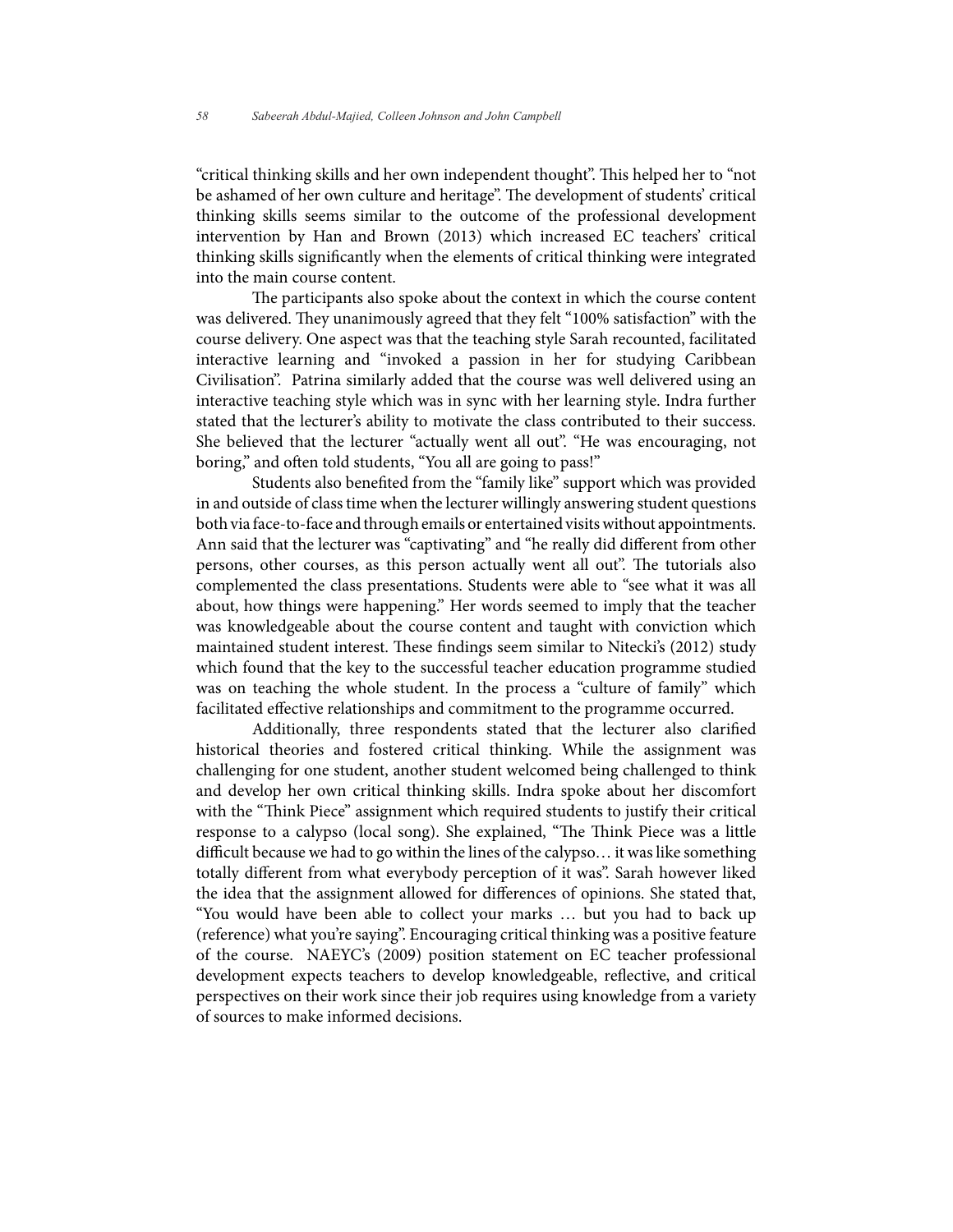### *Facilitating levels of student empowerment*

Another finding was that students were empowered in different ways and at various levels. First the lecturer was able to present new course content using effective pedagogy thereby empowering students as they gained new knowledge. Further, empowerment came from Revisionist studies which taught students new perspectives on Caribbean Civilisation. This built their self-esteem and was inspiring (rather that degrading) as they learnt about society and their own identity. This self-empowerment seemed helpful for acquiring some of the core standards identified for the EC profession (NAEYC, 2009). Empowerment facilitated fostering the ethical guidelines needed to accommodate diversity and to develop respectful relationships for supporting and empowering families. This skill is useful in EC workplaces when teachers have to interact with diverse parents and families of preschoolers.

Indra's empowerment helped her to better appreciate herself, her community and to remove biases she may have had about persons of different ethnic origins. Similarly Ava explained, "It influenced my sense of identity in terms of my religion." The category of religious empowerment as a form of self- identity, or self- emancipation, was very strong. Ava likened her religious empowerment to "racial emancipation". She stated that after learning about the history of her Spiritual Baptist faith, she became "more open" about her religion. She continued:

People have some kinda thoughts against the Spiritual Baptist and those kinda stuff, and any time that I would put on my spiritual garments and if I have to go out, some people would like watch me like, you know, they didn't want to like sit next to me, those kinda stuff. It was probably worse than racism. And now that sir taught about it, is like, "Hey! I don't care what anybody else say!" So I just go with the flow now.

While Ava received religious empowerment as she felt freer to practice her faith, other forms of empowerment resulted from new knowledge and perspectives gained. These enhanced students' self-identity and positioned them to interact as professionals in diverse EC settings. Indra's view about self-empowerment that contributed to her professionalism seems powerful. She added that the course was like, "A living part of our body. It's like an enzyme in our body. It helps us to carry on in our professional life". Another participant added that she was empowered to provide informed, unbiased, knowledge to children, colleagues and members of the community.

Figure 2 attempts to capture relationships between the levels of student empowerment which the students said they experienced. First they learned new knowledge and perspectives. As their critical thinking skills were enhanced students' became more self-empowered and their professional knowledge increased. Three areas of self-empowerment and professional empowerment which resulted are included.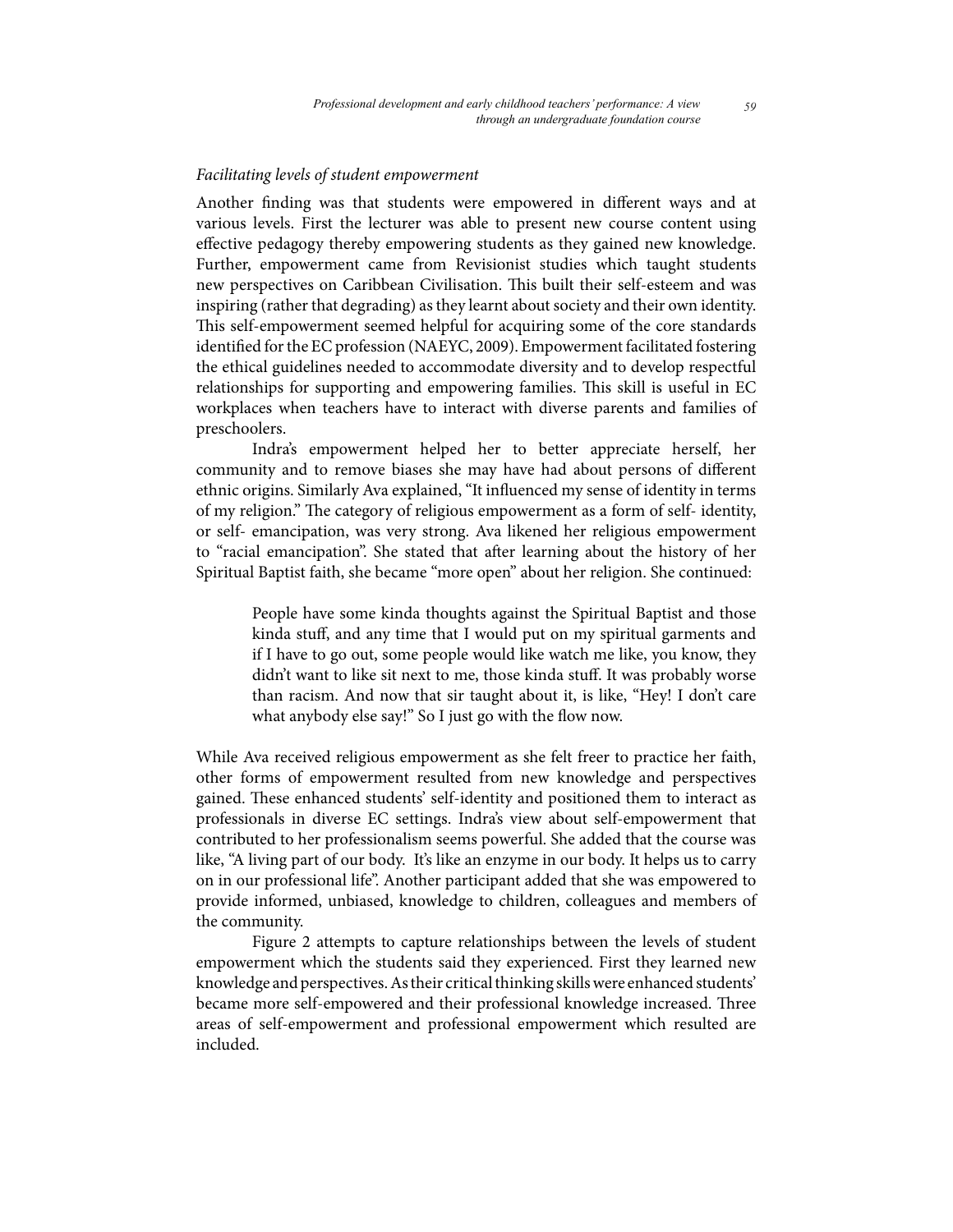

**Figure 2:** Levels of student empowerment

Two findings from research conducted in Columbia, which explored factors used by teachers, teaching directors and parents to characterize EC teachers were similar to the findings of this study. At the personal level, identity linked to the Caribbean culture and religiousness was significant (Henríquez-Linero, Sánchez-Castellón, and Mieles-Barrera, (2012). In the present study new perspectives on Caribbean Civilisation heightened students' self-identity. Also they identified "religious empowerment" as an important form of self- identity. At the professional level two findings, among others, from the Columbian study were: EC teachers' were viewed as having characteristics of receptiveness to change and willingness to work as a team member. These differed from the current study findings where teachers said they were better positioned to develop improved relationships, accommodate diversity and appreciate their communities as a result of their professional development experience.

The course therefore made a positive contribution to students' professional development. Students were empowered to succeed as they not only received passing grades but showed evidence of internalizing meaningful new knowledge. This was mainly because the lecturers were accommodative of students' learning. Their new learning appeared to be transformative in the way that Imel (1994) explained that transformative learning may occur even though it may not always be a goal of education.

In response to the second research question- What new insights extend our understanding of teaching and learning issues which affected the professional development of EC student teachers in the Caribbean Civilisation Course? - The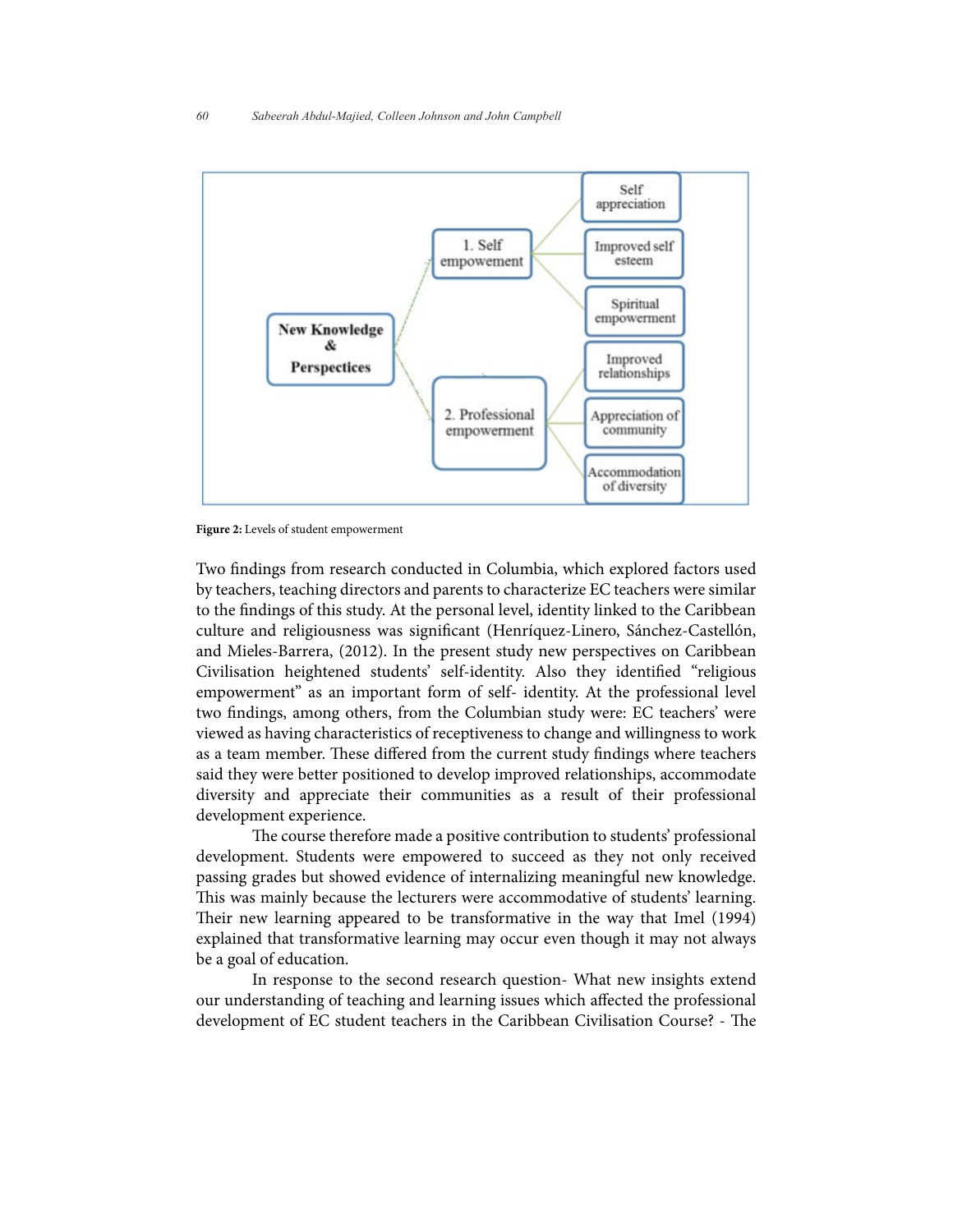theme which emerged to represent this was: Identifying Enablers and Barriers to student learning.

# **Identifying Barriers and Enablers to student learning**

Barriers to learning surfaced when students reflected on their experiences in courses other than the foundation course studied. Barriers for the EC cohort mainly stemmed from negative relationships and feelings which developed between lecturers and EC student teachers. Also barriers existed between BEd primary school teachers and EC student teachers. Students felt marginalized by statements which "put down" EC teachers. That problem did not exist within the group itself, nor was there a problem in the Caribbean Civilisation class as students in the class were unaware of the different faculties their classmates represented. Even though there were BEd primary students in the class, no issue arose. Sally opined that one reason may have been because no student introductions were asked for on the first day of class. Students did not know which faculties were represented in the class. Apart from that classes were so interesting that they concentrated on learning and working within their group of friends.

In their core education classes the perception that EC teachers were "glorified baby sitters" surfaced when peers made comments such as, "EC teachers don't teach". Ava felt comments like those were degrading. Indra supported the point when she stated, we are not acknowledged as teachers by some lecturers and by the BEd primary general student- teachers." Ava added, "So it kind of turn you off from those classes. It was kind of hard to be friendly with (those) people. You want to keep your distance". Patrina added that negative comments made it "hard to focus on the course itself." Degrading comments therefore was a barrier to learning as they: demotivated EC students, negatively affected peer relationships and made student learning in those courses difficult.

Marginalisation also occurred when EC teachers felt they had to do assignments designed for primary school teachers. Since they did not know how to plan for primary school students it was more challenging for them. Indra further spoke of marginalisation which stemmed from disrespect for their ability. She stated that EC teachers are perceived as though "we don't know what we're doing". As a consequence their opinions were treated as unimportant and invalid in class. They had to go through the added process of justifying their responses by "quoting theory" if they wanted some lecturers and BEd Primary general students to consider the points they raised in class discussions.

Marginalisation was therefore a barrier to learning. Students felt that they were discriminated against or disrespected because their specialization was ECCE. They had to endure degrading comments about their ability; complete assignments planned for Primary general students and justify their class responses with literature. These experiences affected their learning and jeopardized their achievement of professional development outcomes. Barriers to learning were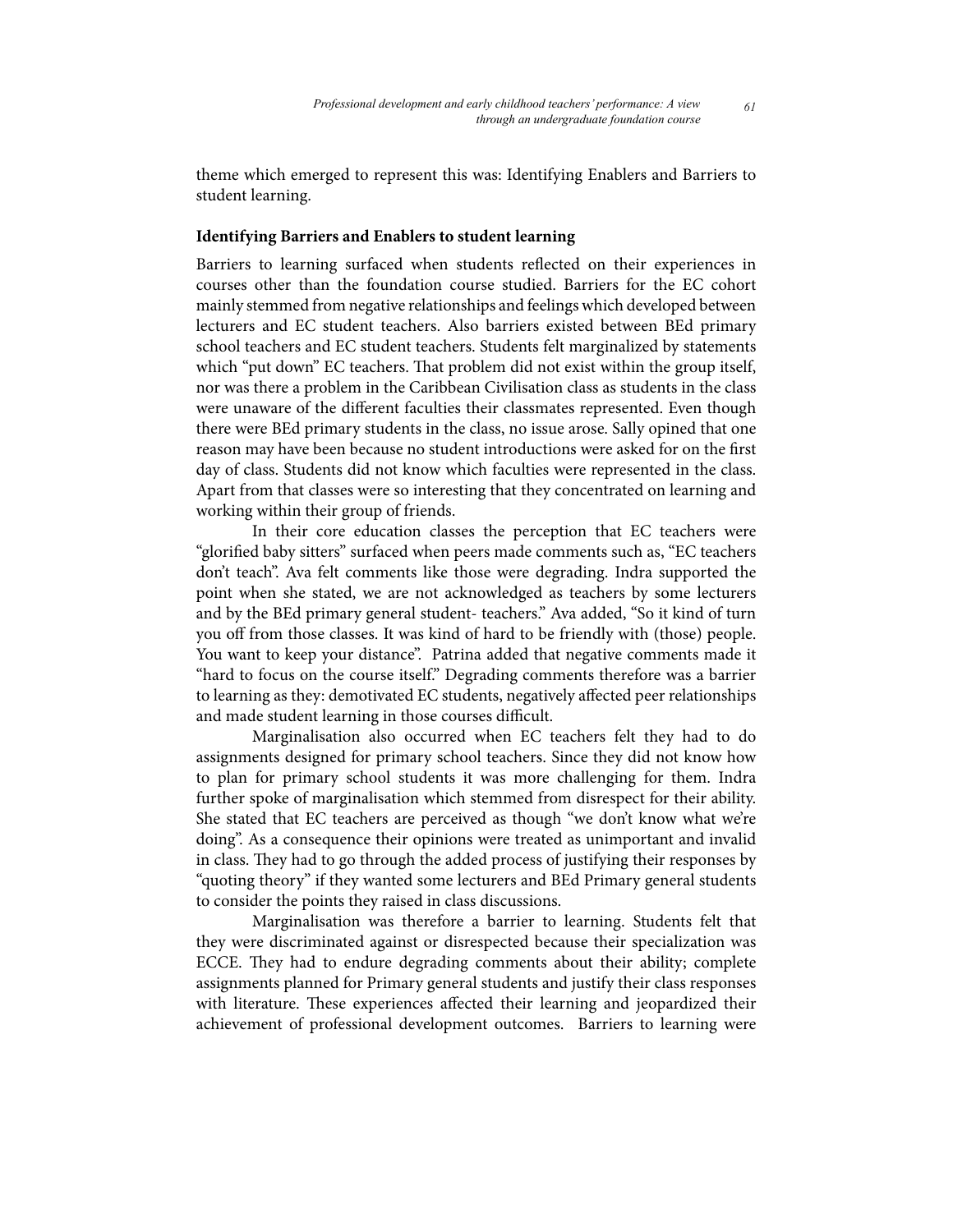an issue which affected EC students' learning in some core courses but not the foundation course Caribbean Civilisation.

Enablers to student learning in the foundation course extended beyond the course delivery method and lecturer/tutor support previously mentioned. In fact enablers to learning were a constant which facilitated learning in all courses. These enablers included friendship networks where students undertaking the same programme supported each other. "Everybody helped each other in some way" Indra reflected. Sarah gave the example that, "If you're having a bit of confusion because you don't know what this (something) is saying, all you have to do is sit and ask somebody- What do you understand by this? And they would lend a hand". Ava reflected that students had both friend and family support. Other participants unanimously agreed. She spoke of both family and "your group of friends" urging students on. When for example, "you don't feel like doing an assignment or (you're) procrastinating," she said family members knew the assignments students had to do, so they motivated them to get it done on time. They'd support by saying, "Go and do your work".

The barriers students itemized were identified through reflection on their experiences in other courses. No barriers to learning were reported for the course studied. It seems accurate to conclude that the enablers which supported learning in the course Caribbean Civilisation were specifically the lecturer's teaching style and supports provided during course delivery. Learning was also enabled generally by students' friendship networks and family motivation. General enablers were constant for all courses.

Barriers to learning brought about by marginalisation, and the supports students identified were somewhat different to the issues outlined by Chipperfield (2012). In Chipperfield's study of a foundation course she discovered numerous instances of intra and inter cohort competition as well as self-preservation tactics by students. However in the foundation course studied no instances of competition or self-preservation tactics were reported. Participants hinted at that type of behaviour occurring in classes where the EC student teachers received degrading comments, felt demotivated and as a consequence peer-relationships and student learning, leading to professional development were affected. As one student stated, degrading comments made it "hard to focus on the course itself." This implied that in the absence of degrading comments, as was the case in the foundation course, students were able to focus on the course.

# **Conclusion**

This study investigated how one foundation course which accommodated students from across faculties, contributed to the professional development of EC student teachers. It also sought to uncover new insights to extend understandings about teaching and learning issues which affect the PD of EC student teachers. The findings were that all EC teacher participants passed the course with marks that were within the range of marks for the class. This was contrary to the popular perception that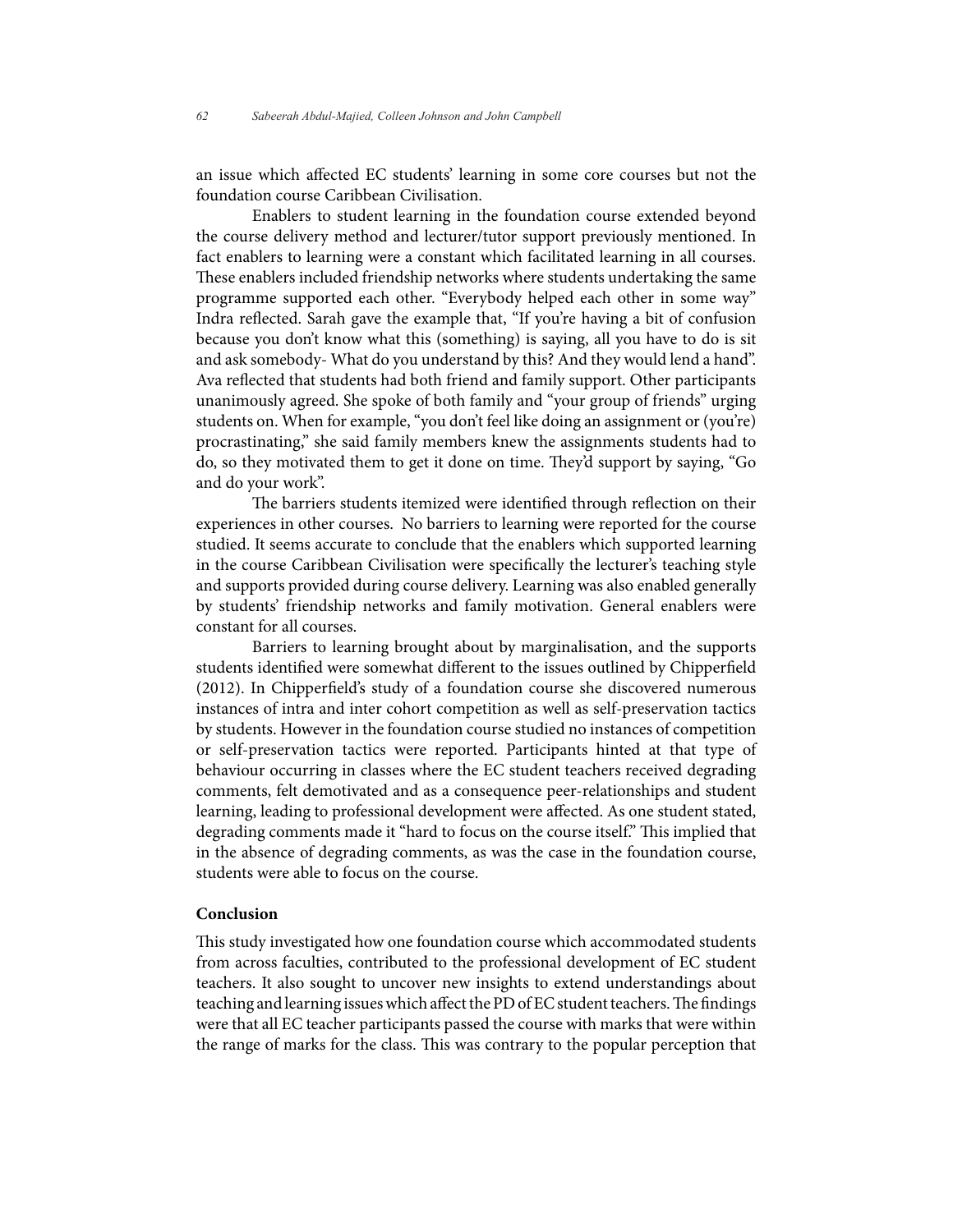they were performing at the bottom of all courses. Beyond marks student success was also measured by the knowledge, skills and dispositions they demonstrated in the focus group interview. Improved self-identity and Caribbean identity and understandings for accommodating diversity were some of the new knowledge which they expressed gaining from the course. Their responses provided a positive evaluation of their achievement of course aims which included- learning about historical methodology such as Revisionist understandings and understanding Caribbean identity in a region of diversity.

Coded focus group data suggested that aspects of standards for supporting EC teacher professional preparation were also met. Achieving NAEYC (2009) standards, such as developing professional knowledge, skills, and dispositions after studying in a well-designed professional preparation programme was another benchmark for measuring success. Additionally, students made connections between life experiences and new learning when they discussed understanding existing race relations or feeling empowered to provide unbiased, knowledge to children, colleagues and community members. Providing evidence which suggested meeting these standards showed that the course contributed to the PD of EC student teachers.

This study was important for addressing the gap in understanding process issues underlying professional development in EC education. Using a constructivist perspective findings suggest that the foundation course provided insights into the professional development of EC teachers. Pedagogically, the study also suggested that efforts should be made to minimize, negative perceptions by lecturers and students which can undermine professional development of EC teachers in some courses. Piaget's theoretical position that learners make meaning and develop cognitively through interactions, experiences and ideas was evident.

The adult constructivist learning environment (Doolittle, 1999) seemed to have empowered student learning through student- centered pedagogy and supports which facilitated the transfer of lasting new knowledge, skills and dispositions. Transformative learning (Mezirow, 1994) appears to have also occurred as students gained new knowledge and revised their understandings of identity and also racial, political and diversity issues. That learning process involved critical and reflective thinking about assumptions and beliefs which caused learners to change their "reference frames" and redefine their thinking. Ultimately the course seemed to have contributed to developing the 'Foundation' for the 'ideal Caribbean EC teacher- one whose PD equipped her to effectively teach diverse children and to interact with their families.

Further research is recommended to investigate issues affecting the PD of EC teachers. A mixed method design could be used to investigate and compare issues arising in several courses instead of one course. Also the experiences of EC student teachers in courses other than foundation courses could be investigated from the perspectives of lecturers and other students as well as EC student teachers.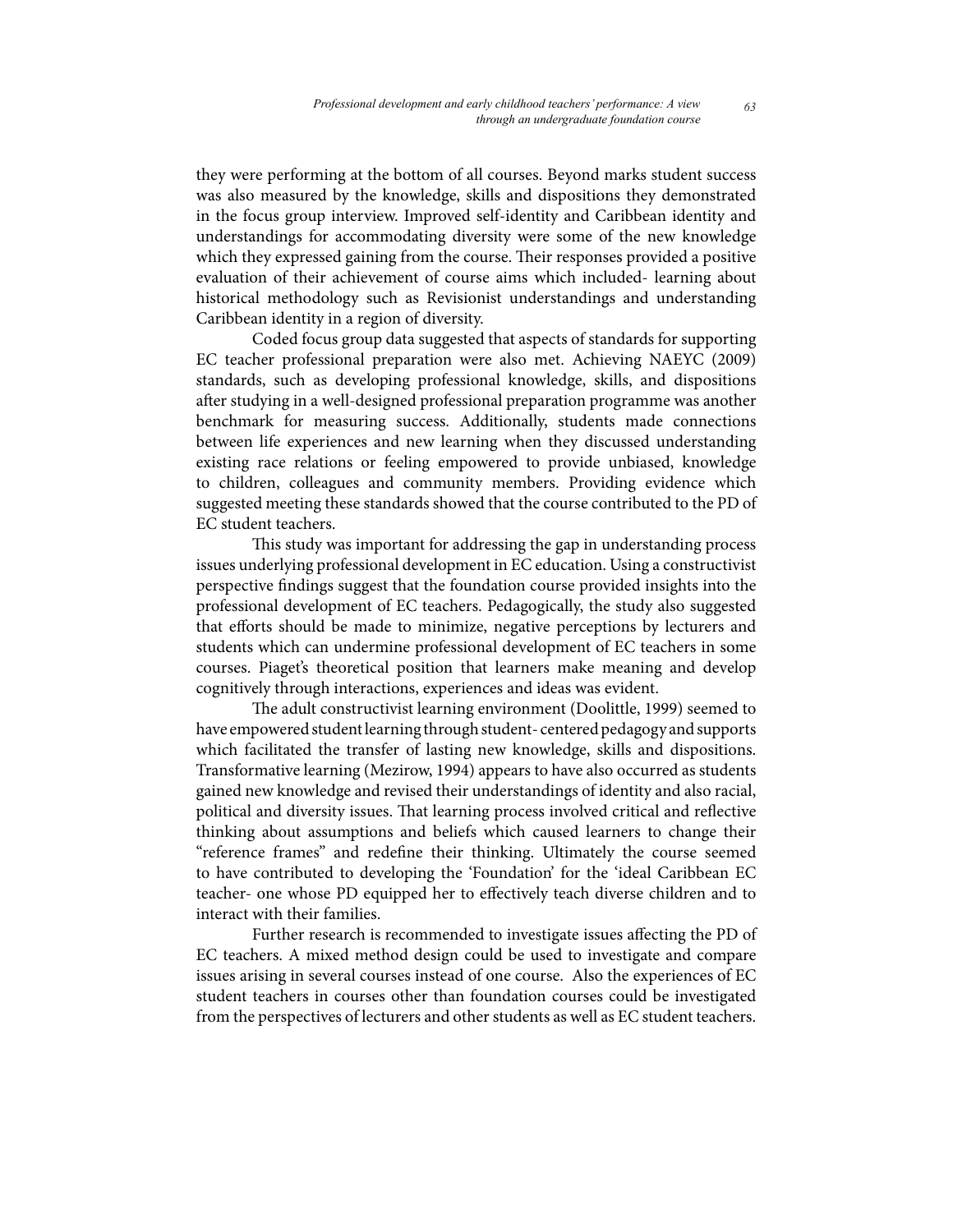#### **References**

- CARICOM Heads of Government (1997). *EFA Caribbean plan of action 2000-2015*. Retrieved from http://portal.unesco.org/en/files/25227/11081130321EFACaribbean.pdf/EFACaribbean. pdf
- Chipperfield, S. R. (2012). The effect of group diversity on learning on a university-based foundation course. *Journal of Further and Higher Education 36,* (3). 333-350.
- Creswell, J. W. (2014). *Research design: Qualitative, quantitative, and mixed methods approaches* (4th ed.). Thousand Oakes, CA: Sage Publications.
- Creswell, J.W. (2007). *Qualitative inquiry and research design: Choosing among five approaches* (2nd ed.). Thousand Oaks, CA: Sage Publications.
- Doolittle, Peter E. & Camp, William G. (1999). Constructivism: The career and technical education perspective. *Journal of Career and Technical Education, 16* (1). 1-15.

Retrieved from http://scholar.lib.vt.edu/ejournals/JVTE/v16n1/doolittle.html

- Fukkink, R. G., & Lont, A. (2007). Does training matter? A meta-analysis and review of caregiver training studies. *Early Childhood Research Quarterly*, (22), 294-311. Retrieved from http://dx.doi.org/10.1016/jecresq.2007.04.005
- Geertz, C. (1973). *The interpretation of cultures. Selected essays*. New York, NY: Basic Books.
- Gusky, T. R. (2000). *Evaluating professional development*. Thousand Oaks, CA: Corwin Press.
- Hall, D. & Langton, B. (2006). Perceptions of the Status of Teachers. New Zealand: Ministry of Education. Retrieved from https://educationcouncil.org.nz/sites/default/files/Perceptions%20of%20 the%20Status%20of%20Teachers%20-%202006.pdf
- Han, H. S. & Brown, E. T. (2013). Effects of critical thinking intervention for early childhood teacher candidates. *The Teacher Educator, 84*(2), 110-127.
- Henríquez-Linero, I, M., Sánchez-Castellón, L. M., Mieles-Barrera, M. D. (2012). Personal and professional identity of pre-school teachers in the Santa Marta district. Retrieved from http://bit.ly/2bZx1Jc
- Herrera, H., Brown, D. & Portlock, J. (2015). Foundation degree learning: An educational journey of personal development. *Journal of Further and Higher Education, 39*(6), 839-61.
- Imel, S. (1994). Guidelines for working with adult learners. ERIC Digest No.154.

Retrieved from http://www.ericdigests.org/1995-2/working.html

Lash, M., & McMullen, M. (2008). The child care trilemma: How moral orientations influence the field. *Contemporary Issues in Early Childhood, 9*(1), 36-48.

Retrieved from http://dx.doi.org/10.2304/ciec.2008.9.1.36

- Laveault, D. (1986). *The evaluation of adult intelligence: A new constructivism*. San Francisco, CA: American Educational Research Association.
- Loizou, E. (2009). In-service early childhood teachers reflect on their teacher training program: Reconceptualizing the case of Cyprus. *Journal of Early Childhood Teacher Education. 30,*  (3), 195-209.
- MacQueen, K. M., McLellan-Lemal, E., Bartholow, K., & Milstein, B. (2008) Team-based codebook development: Structure, process, and agreement. In G. Guest & K. M. MacQueen (Eds.), *Handbook for team-based qualitative research* (pp. 119-35). Lanham, MD: AltaMira Press.
- Martinez-Beck, I. & Zaslow, M. (2006) Introduction: The context for critical issues in early childhood professional development. In: Zaslow M, Martinez-Beck I, editors. *Critical issues in early childhood professional development.* (pp. 1–16). Baltimore: Paul H. Brookes.